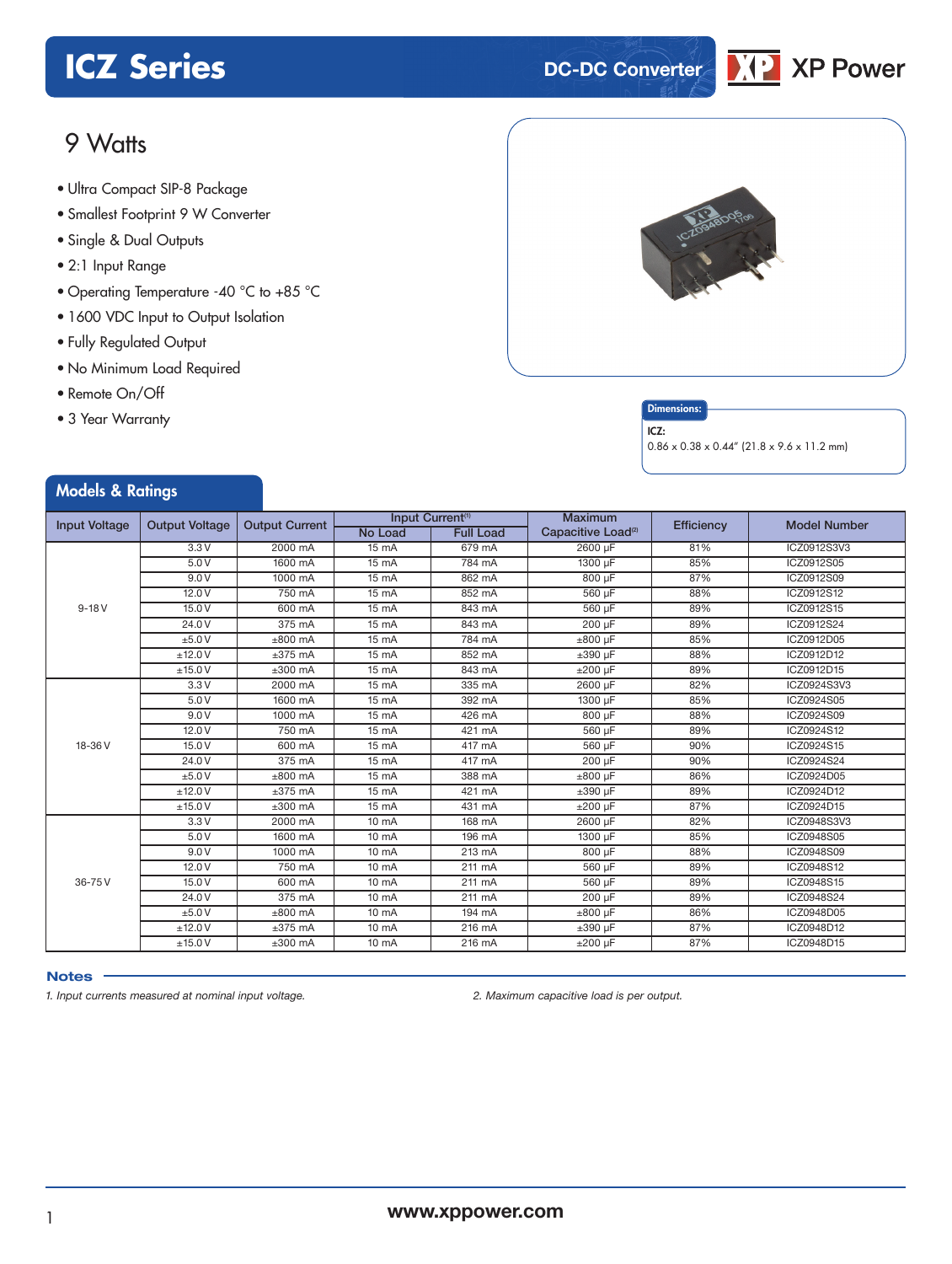# **ICZ Series**





**Input** 

| Characteristic         | <b>Minimum</b>                | <b>Typical</b> | Maximum | <b>Units</b>   | <b>Notes &amp; Conditions</b>              |
|------------------------|-------------------------------|----------------|---------|----------------|--------------------------------------------|
|                        | 9                             |                | 18      | <b>VDC</b>     | 12 V nominal                               |
| Input Voltage Range    | 18                            |                | 36      | <b>VDC</b>     | 24 V nominal                               |
|                        | 36                            |                | 75      | <b>VDC</b>     | 48 V nominal                               |
| Input Filter           | Capacitor                     |                |         |                |                                            |
| Input Reflected Ripple |                               |                | 30      | mA pk-pk       | Through 12 µH inductor and 47 µF capacitor |
|                        |                               |                | 25      | VDC for 100 ms | 12 V models                                |
| Input Surge            |                               |                | 50      | VDC for 100 ms | 24 V models                                |
|                        |                               |                | 100     | VDC for 100 ms | 48 V models                                |
|                        | On at >8.9 V, Off at <7.1 V   |                |         |                | 12 V models                                |
| Undervoltage Lockout   | On at >15.1 V, Off at <13.8 V |                |         |                | 24 V models                                |
|                        | On at >35.1 V, Off at <30.4 V |                |         | 48 V models    |                                            |

| Output                          |                                                                                                                                                                                                                                                                                                           |                |         |               |                                                                                                           |
|---------------------------------|-----------------------------------------------------------------------------------------------------------------------------------------------------------------------------------------------------------------------------------------------------------------------------------------------------------|----------------|---------|---------------|-----------------------------------------------------------------------------------------------------------|
| Characteristic                  | <b>Minimum</b>                                                                                                                                                                                                                                                                                            | <b>Typical</b> | Maximum | <b>Units</b>  | <b>Notes &amp; Conditions</b>                                                                             |
| Output Voltage                  | 3.3                                                                                                                                                                                                                                                                                                       |                | 30      | <b>VDC</b>    | See Models and Ratings table                                                                              |
| Initial Set Accuracy            |                                                                                                                                                                                                                                                                                                           |                | ±1      | $\frac{0}{0}$ | At full load                                                                                              |
| Minimum Load                    | $\Omega$                                                                                                                                                                                                                                                                                                  |                |         | A             | No minimum load required                                                                                  |
| Line Regulation                 |                                                                                                                                                                                                                                                                                                           |                | ±0.2    | $\frac{0}{0}$ |                                                                                                           |
| Load Regulation                 |                                                                                                                                                                                                                                                                                                           |                | ±0.5    | %             | Single output from 0 to full load                                                                         |
|                                 |                                                                                                                                                                                                                                                                                                           |                | ±1      | $\frac{0}{0}$ | 3V3 and dual output from 0 to full load                                                                   |
| <b>Cross Regulation</b>         |                                                                                                                                                                                                                                                                                                           |                | ±5      | $\frac{0}{0}$ | On dual output models when one load is varied between<br>25% and 100% and other is fixed at 100%          |
| <b>Transient Response</b>       |                                                                                                                                                                                                                                                                                                           |                | ±5/±3   | % deviation   | For 3V3 output models / all other models. Recovery within<br>2% in less than 250 us for a 25% load change |
| Ripple & Noise                  |                                                                                                                                                                                                                                                                                                           |                | 75      | mV pk-pk      | 3.3-9V/12-24V. 20 MHz bandwidth. Measured using 1 µF<br>ceramic and 10 µF electrolytic capacitors         |
| <b>Overload Protection</b>      |                                                                                                                                                                                                                                                                                                           | 150            |         | $\frac{0}{0}$ |                                                                                                           |
| <b>Short Circuit Protection</b> |                                                                                                                                                                                                                                                                                                           |                |         |               | Continuous, with auto recovery                                                                            |
| Maximum Capacitive Load         |                                                                                                                                                                                                                                                                                                           |                |         |               | See Models and Ratings table                                                                              |
| <b>Temperature Coefficient</b>  |                                                                                                                                                                                                                                                                                                           |                | 0.02    | $%$ /°C       |                                                                                                           |
| Remote On/Off                   | Output is on if remote on/off (pin 3) is open circuit.<br>Output is off if 2-4 mA current is applied to remote on/off (pin 3) via 1 k $\Omega$ resistor<br>Maxiumum pin voltage is 5 V and maximum current into pin 3 is 4 mA.<br>Note: Output may be affected with current into the pin as low as 10 µA. |                |         |               |                                                                                                           |

| General                      |                 |                |                |              |                               |
|------------------------------|-----------------|----------------|----------------|--------------|-------------------------------|
| Characteristic               | <b>Minimum</b>  | <b>Typical</b> | <b>Maximum</b> | <b>Units</b> | <b>Notes &amp; Conditions</b> |
| Efficiency                   |                 | 88             |                | %            | See Models and Ratings table  |
| Isolation: Input to Output   | 1600            |                |                | <b>VDC</b>   |                               |
| Isolation: Input to Case     | 1000            |                |                |              |                               |
| <b>Switching Frequency</b>   |                 | 400/500        |                | kHz          | 12 and 24 Vin/48 Vin          |
| <b>Isolation Resistance</b>  | 10 <sup>9</sup> |                |                | Ω            |                               |
| <b>Isolation Capacitance</b> |                 | 50             |                | pF           |                               |
| Power Density                |                 |                | 62.6           | $W/in^3$     |                               |
| Mean Time Between Failure    | 900             |                |                | kHrs         | MIL-HDBK-217F, +25 °C GB      |
| Weight                       |                 | 0.016(7.3)     |                | Ib(g)        |                               |

| Environmental |  |
|---------------|--|
|               |  |

| Characteristic               | <b>Minimum</b> | <b>Typical</b> | <b>Maximum</b> | <b>Units</b> | <b>Notes &amp; Conditions</b>                                                                                                                             |
|------------------------------|----------------|----------------|----------------|--------------|-----------------------------------------------------------------------------------------------------------------------------------------------------------|
| <b>Operating Temperature</b> | $-40$          |                | $+85$          | °C           | Derate from 100% load at 60 °C to no load at 85 °C.<br>Derate from 100% load at +50 $^{\circ}$ C to no load at +85 $^{\circ}$ C<br>for 3V3 output models. |
| Storage Temperature          | $-55$          |                | $+125$         | °೧           |                                                                                                                                                           |
| Case Temperature             |                |                | $+100$         | °C           |                                                                                                                                                           |
| Humidity                     |                |                | 95             | %RH          | Non-condensing                                                                                                                                            |
| Cooling                      |                |                |                |              | Natural convection                                                                                                                                        |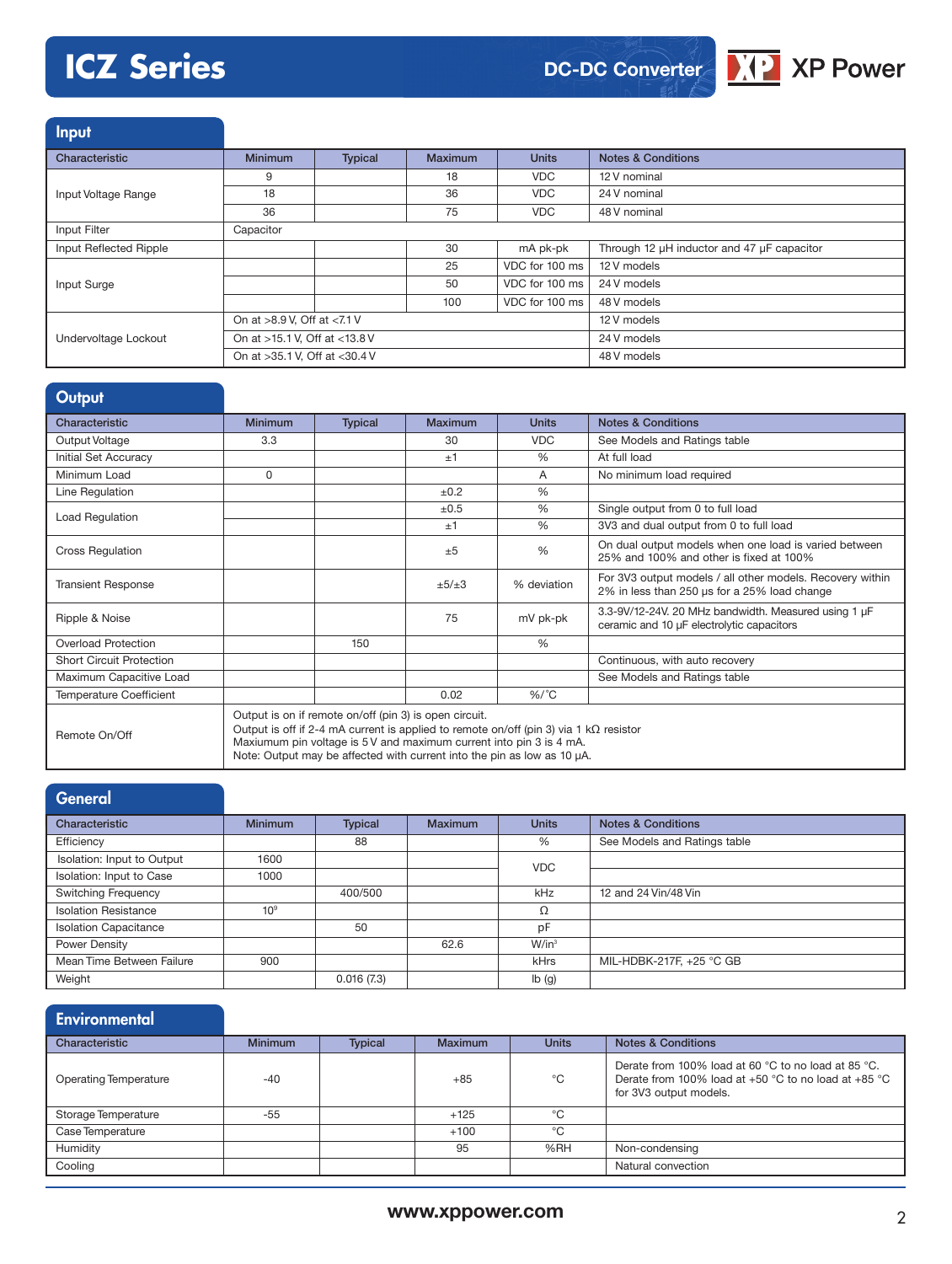# **ICZ Series**





3 Remote On/Off Remote Or<br>6 + Vout + Vout

7 -Vout Common<br>8 No Connection -Vout

9 Case Case<br>10 Stand Off Stand Off 10 Stand Off Stand Off Stand Off Stand Off Stand Off Stand Off

Case Case

6 +Vout<br>
7 -Vout

8 No Connection<br>9 Case

11 Stand Off<br>12 Case

### EMC: Emissions

| <b>Phenomenon</b> | Standard | <b>Test Level</b> | <b>Notes &amp; Conditions</b> |
|-------------------|----------|-------------------|-------------------------------|
| Conducted         | EN55032  | Class A           | See application note          |
| Radiated          | EN55032  | Class A           | See application note          |

### EMC: Immunity

| Phenomenon             | Standard    | <b>Test Level</b> | <b>Criteria</b> | <b>Notes &amp; Conditions</b> |
|------------------------|-------------|-------------------|-----------------|-------------------------------|
| <b>ESD Immunity</b>    | EN61000-4-2 | $±6$ kV/ $±8$ kV  |                 | Contact/Air Discharge         |
| Radiated Immunity      | EN61000-4-3 | 20 Vrms           | $\overline{A}$  |                               |
| EFT/Burst              | EN61000-4-4 | $+2$ kV           |                 | See application note          |
| Surges                 | EN61000-4-5 | $+2$ kV           |                 | See application note          |
| Conducted Immunity     | EN61000-4-6 | $10V$ rms         |                 |                               |
| <b>Magnetic Fields</b> | EN61000-4-8 | $100$ A/m         | $\overline{A}$  |                               |

### Mechanical Details



#### **Notes**

- 1. All dimensions are in inches (mm)
- 2. Weight: 0.016 lbs (7.3 g) approx.

3. Pin diameter: 0.02±0.002 (0.5±0.05)

- 4. Pin pitch tolerance: ±0.014 (±0.35)
- 5. Case tolerance: ±0.02 (±0.5)